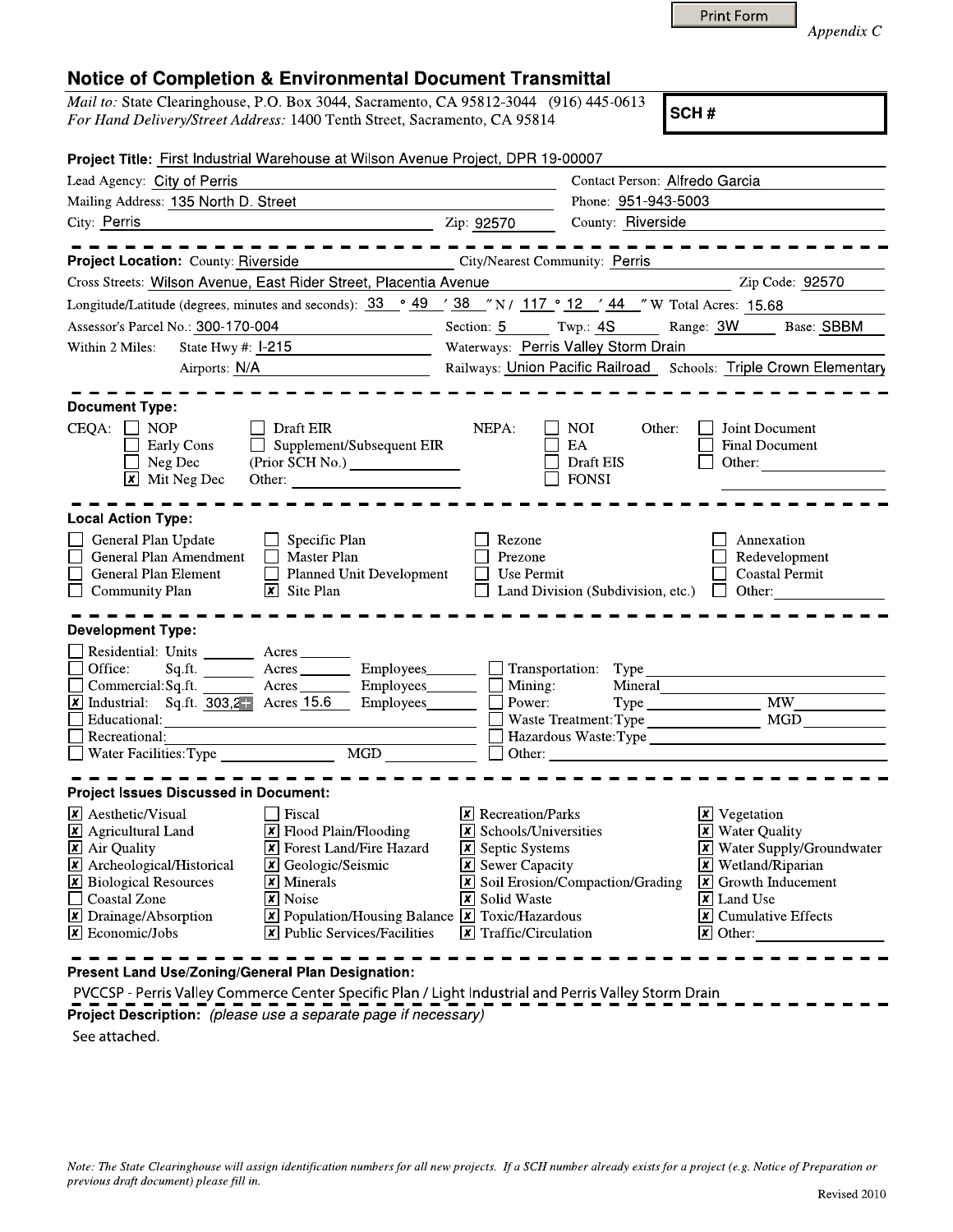## Reviewing Agencies Checklist

| Lead Agencies may recommend State Clearinghouse distribution by marking agencies below with and "X".<br>If you have already sent your document to the agency please denote that with an "S". |                                                                                                                                                                                                                                                                                                                                                                                                                                                                                                                                                                                                                                                                                                                                                                                       |                                         |                                                                                                                                                                                                                                                                                                                                                                                                                                                                                                                                                                                                                                                                                                                                    |  |  |  |
|----------------------------------------------------------------------------------------------------------------------------------------------------------------------------------------------|---------------------------------------------------------------------------------------------------------------------------------------------------------------------------------------------------------------------------------------------------------------------------------------------------------------------------------------------------------------------------------------------------------------------------------------------------------------------------------------------------------------------------------------------------------------------------------------------------------------------------------------------------------------------------------------------------------------------------------------------------------------------------------------|-----------------------------------------|------------------------------------------------------------------------------------------------------------------------------------------------------------------------------------------------------------------------------------------------------------------------------------------------------------------------------------------------------------------------------------------------------------------------------------------------------------------------------------------------------------------------------------------------------------------------------------------------------------------------------------------------------------------------------------------------------------------------------------|--|--|--|
| X.<br>$\overline{\mathsf{x}}$<br>$\overline{\mathsf{x}}$<br>X<br>$\overline{s}$                                                                                                              | Air Resources Board<br>Boating & Waterways, Department of<br>California Emergency Management Agency<br>California Highway Patrol<br>Caltrans District #8<br><b>Caltrans Division of Aeronautics</b><br><b>Caltrans Planning</b><br>Central Valley Flood Protection Board<br>Coachella Valley Mtns. Conservancy<br><b>Coastal Commission</b><br>Colorado River Board<br>Conservation, Department of<br>Corrections, Department of<br>Delta Protection Commission<br>Education, Department of<br><b>Energy Commission</b><br>Fish & Game Region $#6$<br>Food & Agriculture, Department of<br>Forestry and Fire Protection, Department of<br>General Services, Department of<br>Health Services, Department of<br>Housing & Community Development<br>Native American Heritage Commission | X.<br>Х<br>$\overline{\mathsf{s}}$<br>Х | Office of Historic Preservation<br>Office of Public School Construction<br>Parks & Recreation, Department of<br>Pesticide Regulation, Department of<br><b>Public Utilities Commission</b><br>Regional WQCB $#8$<br>Resources Agency<br>Resources Recycling and Recovery, Department of<br>S.F. Bay Conservation & Development Comm.<br>San Gabriel & Lower L.A. Rivers & Mtns. Conservancy<br>San Joaquin River Conservancy<br>Santa Monica Mtns. Conservancy<br><b>State Lands Commission</b><br><b>SWRCB: Clean Water Grants</b><br><b>SWRCB: Water Quality</b><br><b>SWRCB: Water Rights</b><br>Tahoe Regional Planning Agency<br>Toxic Substances Control, Department of<br>Water Resources, Department of<br>Other:<br>Other: |  |  |  |
| Local Public Review Period (to be filled in by lead agency)                                                                                                                                  |                                                                                                                                                                                                                                                                                                                                                                                                                                                                                                                                                                                                                                                                                                                                                                                       |                                         |                                                                                                                                                                                                                                                                                                                                                                                                                                                                                                                                                                                                                                                                                                                                    |  |  |  |
| Starting Date September 23, 2020<br>Ending Date October 22, 2020                                                                                                                             |                                                                                                                                                                                                                                                                                                                                                                                                                                                                                                                                                                                                                                                                                                                                                                                       |                                         |                                                                                                                                                                                                                                                                                                                                                                                                                                                                                                                                                                                                                                                                                                                                    |  |  |  |
| Lead Agency (Complete if applicable):                                                                                                                                                        |                                                                                                                                                                                                                                                                                                                                                                                                                                                                                                                                                                                                                                                                                                                                                                                       |                                         |                                                                                                                                                                                                                                                                                                                                                                                                                                                                                                                                                                                                                                                                                                                                    |  |  |  |
|                                                                                                                                                                                              | Consulting Firm: Albert A. Webb Associates<br><b>Applicant: First Industrial Realty Trust</b><br>Address: 5898 N. Sepulveda Boulevard, Suite 175<br>Address: 3788 McCray Street<br>City/State/Zip: Riverside, CA 92506<br>City/State/Zip: El Segundo, CA 90245<br>Contact: Cheryl DeGano<br>Phone:<br>Phone: (951) 686-1070                                                                                                                                                                                                                                                                                                                                                                                                                                                           |                                         |                                                                                                                                                                                                                                                                                                                                                                                                                                                                                                                                                                                                                                                                                                                                    |  |  |  |
| Signature of Lead Agency Representative: ON<br>Date: Sep 22, 2020                                                                                                                            |                                                                                                                                                                                                                                                                                                                                                                                                                                                                                                                                                                                                                                                                                                                                                                                       |                                         |                                                                                                                                                                                                                                                                                                                                                                                                                                                                                                                                                                                                                                                                                                                                    |  |  |  |

Authority cited: Section 21083, Public Resources Code. Reference: Section 21161, Public Resources Code.